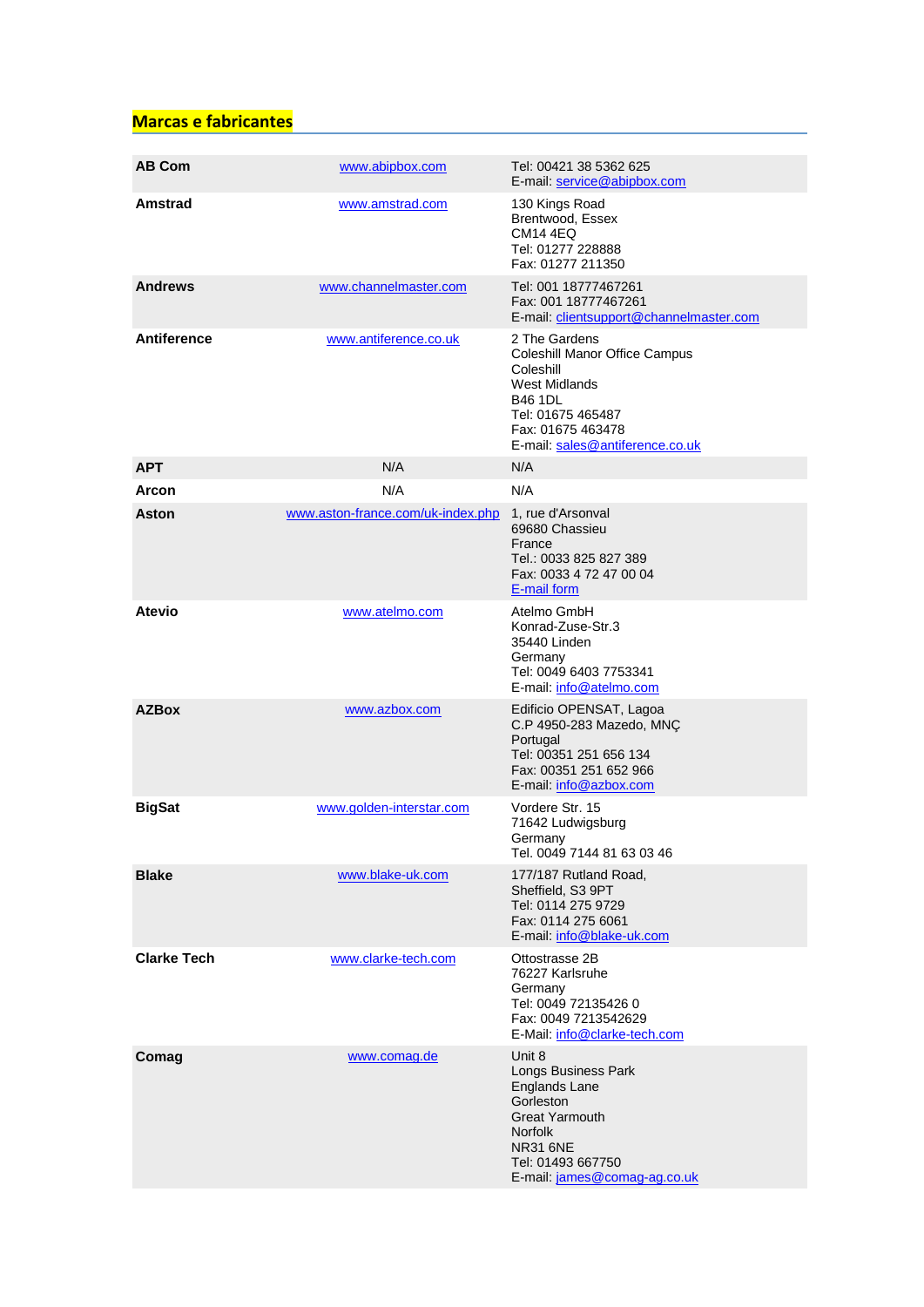| Coolstream           | www.coolstreamtech.com        | Tel: 0085269450986<br>Fax: 00862642 1119<br>E-mail: info@coolstreamTech.com                                                                                                                      |
|----------------------|-------------------------------|--------------------------------------------------------------------------------------------------------------------------------------------------------------------------------------------------|
| <b>Cube Revo</b>     | www.cuberevo.com              | Tel: 0082317819015<br>Fax: 0082317819016<br>E-mail: sales@cuberevo-digital.com                                                                                                                   |
| <b>CYP</b>           | www.cypeurope.com             | Unit 6 Metro Industrial Estate<br>St. Johns Road<br><b>Isleworth</b><br>Middlesex<br>TW7 6NJ<br>Tel: 0208 232 8842<br>Fax: 0208 560 8050<br>E-mail form                                          |
| <b>Darkbox</b>       | www.alsat.co.uk/forum         |                                                                                                                                                                                                  |
| <b>Darkman</b>       | www.alsat.co.uk/forum         |                                                                                                                                                                                                  |
| <b>Devolo</b>        | www.devolo.co.uk              | Tel: 0203 024 1838<br>E-mail: support@devolo.co.uk                                                                                                                                               |
| <b>DigiQuest</b>     | www.digiquest.co.uk           | 15 Alphabet Square<br>London E3 3RT<br>Tel: 0207 515 6103<br>E-mail: info@digiquest.co.uk                                                                                                        |
| <b>DigitAllWorld</b> | N/A                           | Adolf-Damaschke Str.12<br>65824 Schwalbach/Ts<br>Germany<br>Tel: 0049 6196 766 9600<br>Fax: 0049 6196 766 9600<br>E-mail: daw-euro@digitallworld.com                                             |
| <b>DigitalStream</b> | www.dstreamtech.com/english   | E-mail: support@dstreamtech.com                                                                                                                                                                  |
| <b>Dline</b>         | www.d-line.co.uk              | Unit B2 Morston Quays<br>Stephenson Road<br>Wallsend<br>Newcastle Upon Tyne<br>Tyne and Wear<br><b>NE28 6UE</b><br>Tel: 0191 236 0960<br>Fax: 0191 236 0979<br>E-mail: enquiries@d-line-it.co.uk |
| Dream Multimedia     | www.dream-multimedia-tv.de/en | Pierbusch 24-26<br>44536 Lünen<br>Germany<br>Tel.: 0049 180 3 44 11 30 990<br>Fax: 0049 180 3 44 11 30 991<br>E-mail: support@dream-multimedia-Tv.de                                             |
| <b>Duolabs</b>       | www.duolabs.com               | Via Baggi, 28<br>36061 Bassano Del Grappa (Vicenza)<br>Italy<br>Tel: 0039 0424 1951000<br>Fax: 0039 0424 1951500<br>E-mail: support@duolabs.com                                                  |
| <b>ECHOLINK</b>      | www.echolinkint.com           | Tel: 0097142215268<br>Tel: 0097142215269<br>E-mail form                                                                                                                                          |
| <b>Edimax</b>        | www.edimax.co.uk              | Suite 378<br><b>Silbury Court</b><br>Silbury Boulevard<br>Milton Keynes MK9 2AF<br>Tel: 0845 1238307<br>Fax: 0845 1238306<br>E-mail: info@edimax.co.uk                                           |
| <b>Edision</b>       | www.edision.de                | <b>IBEC GmbH</b><br>Einsteinstrasse 10<br>D - 71691 Freiberg am Neckar<br>Germany                                                                                                                |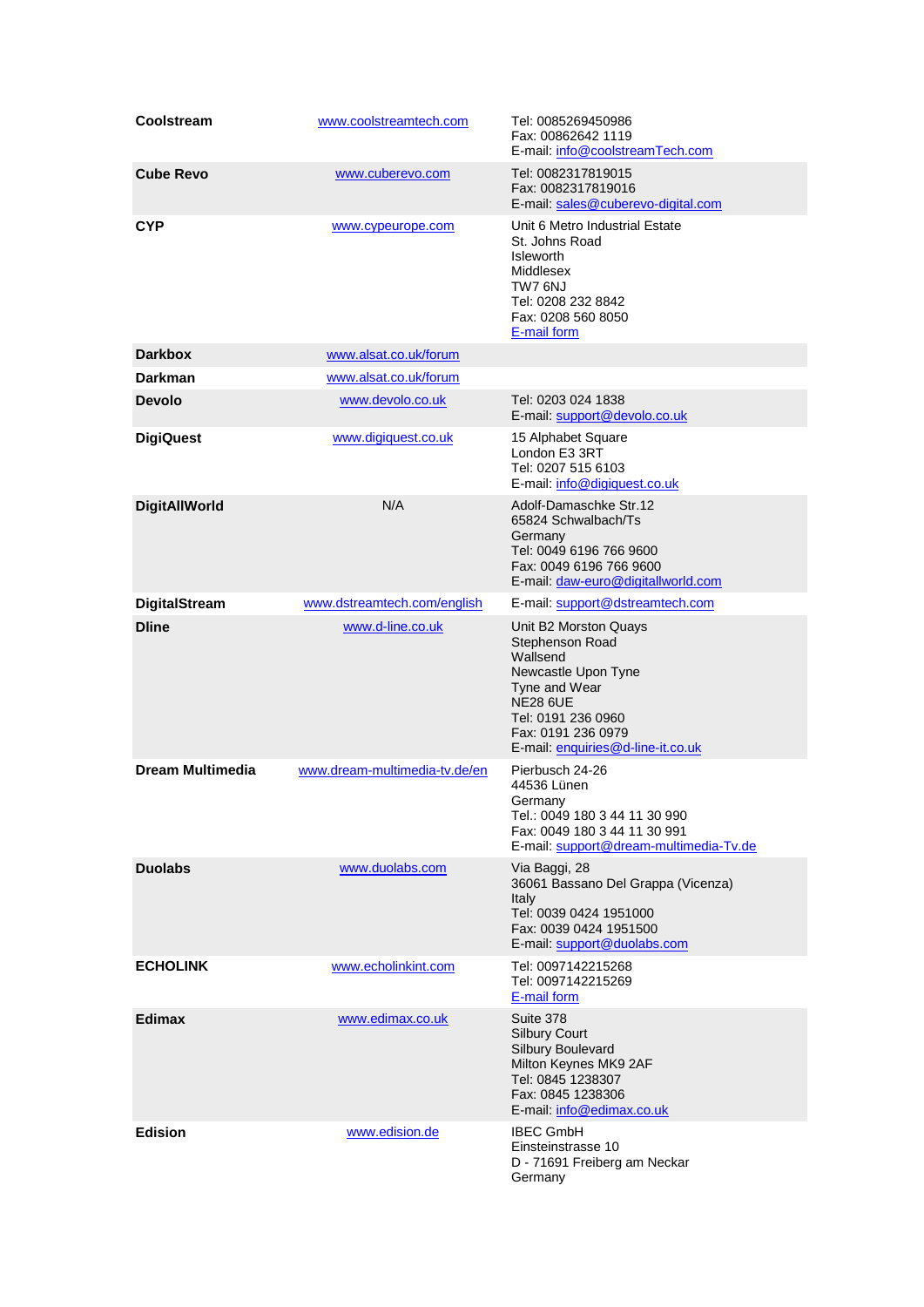|                       |                                | Fax: 0049 7141 299 77 995<br>E-mail: info@edision.de                                                                                                                                                            |
|-----------------------|--------------------------------|-----------------------------------------------------------------------------------------------------------------------------------------------------------------------------------------------------------------|
| <b>El Gato</b>        | www.elgato.com/elgato/int.html | Nymphenburger Str. 14<br>80335 Munich<br>Germany<br>Tel: 0049 89 1433390<br>Fax: 0049 89 14333999<br><b>Ticket e-mail submission</b>                                                                            |
| <b>ELANVISION</b>     | www.elanvision.com             | Am Haag 12c<br>D-65812 Bad Soden<br>Germany<br>E-mail: info@elanvision.com                                                                                                                                      |
| <b>EMP-Centauri</b>   | www.empcentauri.cz             | 5. května 690<br>339 01 Klatovy<br><b>Czech Republic</b><br>Tel: 00420 376 323 853<br>E-mail: support@emp-centauri.cz                                                                                           |
| <b>ENVISION</b>       | N/A                            | N/A                                                                                                                                                                                                             |
| <b>Erard</b>          | www.erard.fr/uk/               | Tel: 0033 4 72 46 16 26<br>Fax: 00 33 4 72 46 16 22<br>E-mail: infos@erard.fr                                                                                                                                   |
| <b>FINEPASS</b>       | N/A                            | N/A                                                                                                                                                                                                             |
| <b>Fortec Star</b>    | www.fortecstar.com             | <b>Granville Suites</b><br><b>Blades Enterprise Centre</b><br>Sheffield United Football Club.<br>John St., Sheffield, S2 4SU<br>Tel: 0114 292 2600<br>Fax: 0114 292 2602<br>E-mail: tech_support@fortecstar.com |
| Freecom               | www.freecom.com                | Laan van Zuid Hoorn 14<br>2289 DE Rijswijk<br>The Netherlands<br>Tel: 01423 581020 (UK)<br>E-mail: supportuk@freecom.com                                                                                        |
| <b>Gibertini</b>      | www.gibertini.it               | Via F. Santi, 21<br>20037 Paderno Dugnano (MI)<br>Italy<br>Tel: 0039 02 99045260<br>Fax: 0039 02 99042651<br>E-mail: <i>gibertini@gibertini.it</i>                                                              |
| GJ                    | www.gjelectronics.co.uk        | <b>Units 10-12</b><br>Wembdon Business Centre<br>Bower Road<br>Smeeth<br>Ashford TN25 6SZ<br>Tel: 01303 814 224<br>Fax: 01303 814 073<br>E-mail form                                                            |
| <b>Global Invacom</b> | www.globalinyacom.com          | Tel: 01621 744322<br>Fax:: 01621 743676<br>E-mail: techsupport@globalinvacom.com                                                                                                                                |
| Golden Interstar      | www.golden-interstar.com       | Vordere Str. 15<br>71642 Ludwigsburg<br>Germany<br>Tel. 0049 7144 81 63 03 46                                                                                                                                   |
| GoldenMedia           | www.golden-interstar.com       | Vordere Str. 15<br>71642 Ludwigsburg<br>Germany<br>Tel. 0049 7144 81 63 03 46                                                                                                                                   |
| Grundig               | www.thesupportsite.co.uk       | Tel: 0871 230 1777<br>E-mail form                                                                                                                                                                               |
| Hauppauge             | www.hauppauge.co.uk            | Hauppauge Computer Works UK Ltd<br>Crown House, Home Gardens<br>Dartford, Kent DA1 1DZ                                                                                                                          |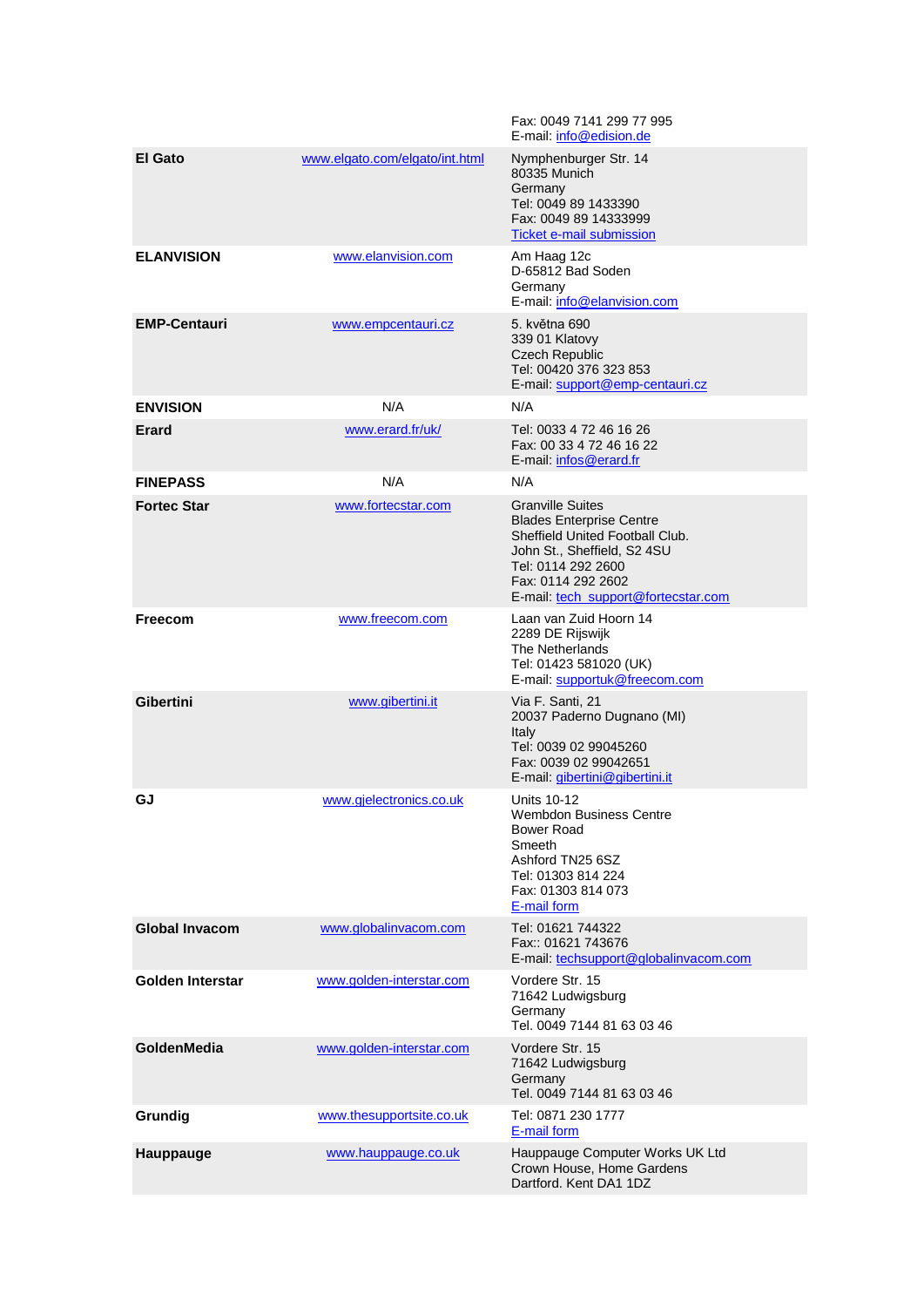|                 |                         | Tel: 0203 405 1717<br>E-mail form                                                                                                                                                      |
|-----------------|-------------------------|----------------------------------------------------------------------------------------------------------------------------------------------------------------------------------------|
| Head            | www.head-digital.com    |                                                                                                                                                                                        |
| <b>Hitachi</b>  | www.hitachi.co.uk       | <b>Whitebrook Park</b><br>Lower Cookham Road<br>Maidenhead<br>Berkshire SL6 8YA<br>Tel: 01628 58 5000<br>Fax: 01628 58 5373<br>E-mail form                                             |
| <b>Homecast</b> | www.homecast.co.kr/eng  | Wiesenstraße 17<br>65843 Sulzbach (Ts.)<br>Germany<br>Tel.: 0049 6196 999670<br>Fax: 0049 6196 9996719<br>E-mail: service@homecast.de                                                  |
| <b>HUMAX</b>    | www.humaxdigital.com/uk | Tel: 0844 669 8800<br>E-mail: uksupport@humax-digital.co.uk                                                                                                                            |
| <b>ICECRYPT</b> | www.icecrypt.com        | Legacy House<br><b>Church Road Business Centre</b><br>Church Road<br>Sittingbourne<br>Kent<br><b>ME10 3RS</b><br>Tel: 01795 429 666<br>Fax: 01795 427 666<br>E-mail: info@icecrypt.com |
| <b>Imperial</b> | www.digitalbox.de       | Abt. Service<br>Vulkanhöhe / An der B 410<br>54552 Dreis-Brück<br>Germany<br>Tel: 0049 180 500 60 50<br>E-mail form                                                                    |
| <b>Infinity</b> | www.infinityusb.com     | <b>WB Electronics ApS</b><br>Langelandsvej 1a<br>7400 Herning<br>Denmark<br>Tel: 0045 9626 4520<br>Fax: 0045 9626 4409<br>E-mail: support@wbe.dk                                       |
| <b>Invacom</b>  | www.globalinvacom.com   | Tel: 01621 744322<br>Fax:: 01621 743676<br>E-mail: techsupport@globalinvacom.com                                                                                                       |
| Inverto         | www.inverto.tv          | 18, Duchscherstrooss<br>Wecker, L-6868<br>Luxembourg<br>Tel. 01223 969210 (UK customers)<br>Tel. 00352 264 367 1<br>Fax. 00352 264 313 68<br>E-mail: info@inverto.tv                   |
| Jaeger          | N/A                     | N/A                                                                                                                                                                                    |
| Johansson       | www.johansson.be        | Unitron NV<br>Frankrijklaan 27<br>B-8970 Poperinge<br>Belgium<br>Tel: 0032 57333363<br>Fax: 0032 57334524<br>E-mail: products@unitrongroup.com                                         |
| Kathrein        | www.kathrein.de         | <b>Anvil Court</b><br><b>Stanton Harcourt Road</b><br>Eynsham, Witney<br>Oxfordshire<br><b>OX29 4UD</b><br>Tel: 01865 883 758<br>Fax: 01865 883 729                                    |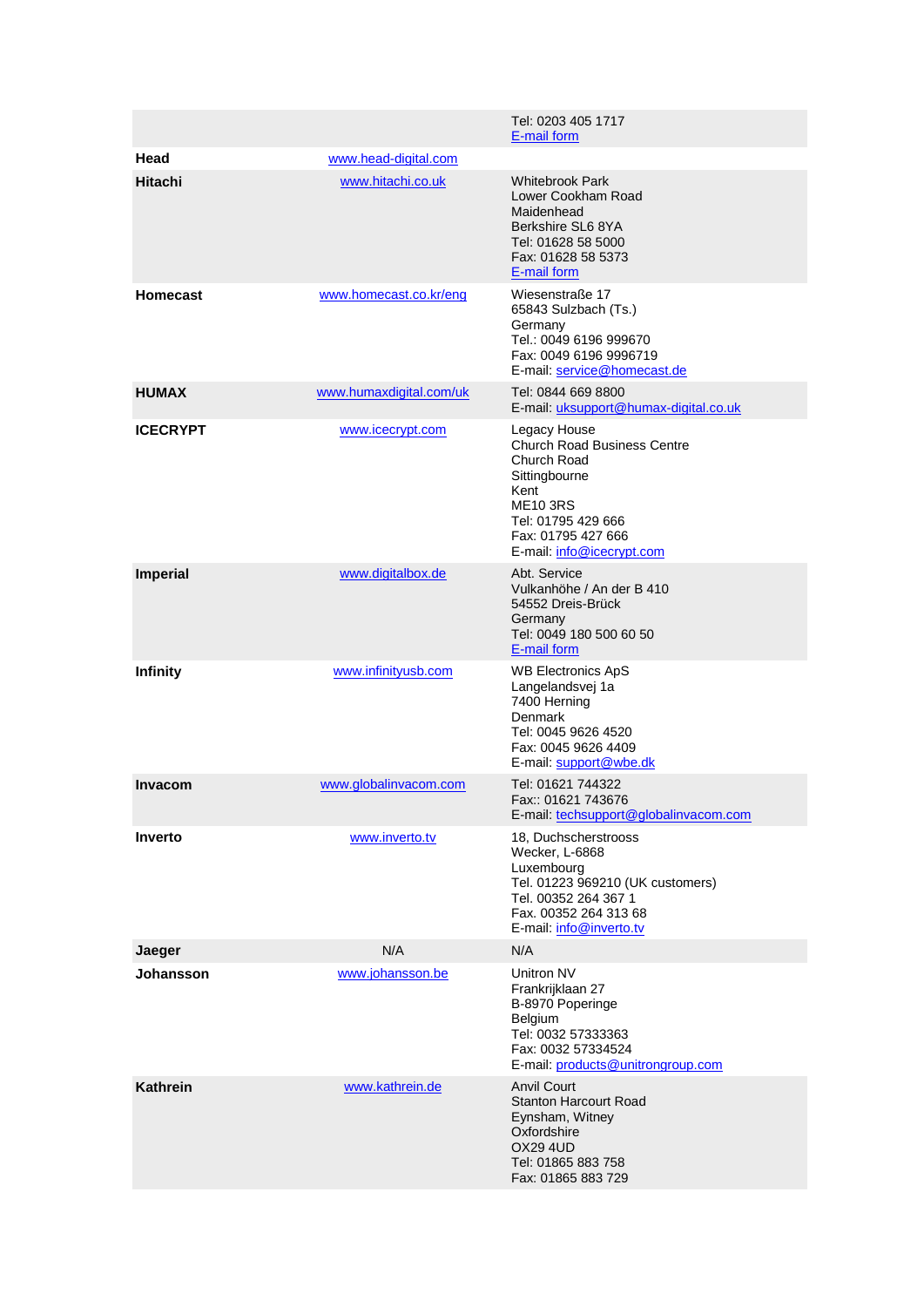|                  |                             | E-mail: sales@kathrein.co.uk                                                                                                                                                      |
|------------------|-----------------------------|-----------------------------------------------------------------------------------------------------------------------------------------------------------------------------------|
| Labgear          | www.labgear.co.uk           | <b>Philex House</b><br>Kingfisher Wharf<br>London Road<br>Bedford<br><b>MK42 0NX</b><br>Tel: 08457 573479<br>Fax: 01234 267400<br>E-mail: technical@labgear.co.uk                 |
| LG               | www.lg.com/uk               | Tel: 0844 847 5454<br>E-mail form                                                                                                                                                 |
| <b>LyngBox</b>   | N/A                         | N/A                                                                                                                                                                               |
| <b>Manhattan</b> | www.manhattan-receivers.com | 5 Oxgate Centre, Oxgate Lane,<br>London, NW2 7JA<br>Tel: 020 8452 6699<br>Fax: 020 8452 6777<br>E-mail form                                                                       |
| <b>Marmitek</b>  | www.marmitek.com/en         | E-mail form                                                                                                                                                                       |
| <b>Maximum</b>   | N/A                         | N/A                                                                                                                                                                               |
| <b>Maxview</b>   | www.maxview.ltd.uk          | Common Lane<br>Setchey<br>Kings Lynn<br>Norfolk<br><b>PE33 0AT</b><br>Tel: 01553 811000<br>Fax: 01553 813301<br>E-mail: cust_serv@maxview.co.uk                                   |
| <b>Megasat</b>   | N/A                         | N/A                                                                                                                                                                               |
| <b>Mercury</b>   | N/A                         | N/A                                                                                                                                                                               |
| <b>Metronic</b>  | www.metronic.com            | Park House<br>15-23 Greenhill Crescent<br>Watford<br>Hertfordshire<br><b>WD18 8PH</b><br>Tel: 01923 209 801<br>Fax: 01923 243 144<br>E-mail: info@metronic.com                    |
| <b>Moteck</b>    | www.moteck.com              | Tel: 00886226981220<br>Fax: 00886226981324<br>E-mail form                                                                                                                         |
| <b>Mvision</b>   | www.m-vision.eu             |                                                                                                                                                                                   |
| <b>Mystique</b>  | www.mystique-tv.de          | SHARK-IT, Inh. Axel Hundt<br>Am Lohfeld 1<br>85445 Oberding<br>Germany<br>Tel: 0049 8122 957911<br>Fax: 0049 8122 957912<br>E-mail: hundt@mystique-tv.de                          |
| <b>NanoXX</b>    | www.nanoxx.info             | Tel: 0049 1805 015333<br>E-mail: info@nanoxx.info                                                                                                                                 |
| Navigator        | N/A                         | N/A                                                                                                                                                                               |
| <b>Neotion</b>   | www.neotion.com             | Immeuble "Optimum"- entrée B<br>ZI Les Paluds<br>165, avenue du Marin Blanc<br>13685 Aubagne Cedex<br>France<br>Tel: 0033 4 42 98 07 70<br>Fax: 0033 4 42 98 07 71<br>E-mail form |
| <b>Next</b>      | N/A                         | N/A                                                                                                                                                                               |
| <b>OAS</b>       | N/A                         | N/A                                                                                                                                                                               |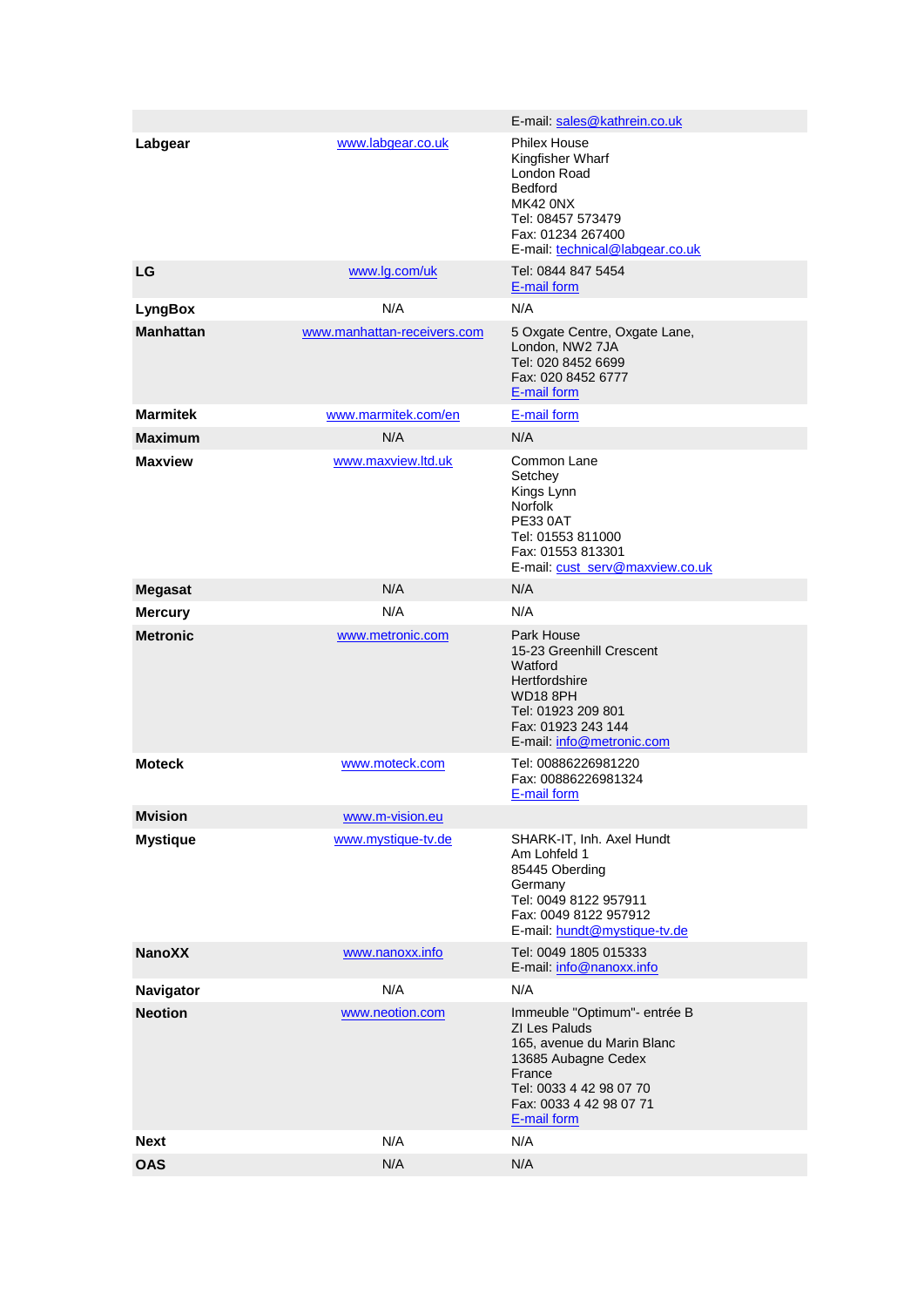| Octagon                   | N/A                              | N/A                                                                                                                                                    |
|---------------------------|----------------------------------|--------------------------------------------------------------------------------------------------------------------------------------------------------|
| <b>Omnisat</b>            | www.maxview.ltd.uk               | Common Lane<br>Setchey<br>Kings Lynn<br><b>Norfolk</b><br><b>PE33 0AT</b><br>Tel: 01553 811000<br>Fax: 01553 813301<br>E-mail: cust_serv@maxview.co.uk |
| Opticum                   | www.opticum-gmbh.de              | Száva u. 6<br>1107 Budapest<br>Hungary<br>Tel: 0036 1 431 8932<br>Fax: 0036 1 431 8933<br>E-mail: info@globostb.com                                    |
| Orbital                   | N/A                              | N/A                                                                                                                                                    |
| <b>Panasonic</b>          | www.panasonic.co.uk              | Tel: 0844 844 3852                                                                                                                                     |
| <b>Philex</b>             | www.philex.com                   | <b>Philex House</b><br>Kingfisher Business Park<br>London Road<br><b>Bedford</b><br>MK42 ONX<br>Tel: 01234 263700<br>E-mail: sales@philex.com.         |
| <b>PHILIPS</b>            | www.philips.co.uk                | Tel: 0800 331 6015<br>E-mail form                                                                                                                      |
| <b>Pointesat</b>          | N/A                              | N/A                                                                                                                                                    |
| <b>PROception</b>         | www.blake-uk.com/page/proception | 177/187 Rutland Road,<br>Sheffield, S3 9PT<br>Tel: 0114 275 9729<br>Fax: 0114 275 6061<br>E-mail: info@blake-uk.com                                    |
| <b>Protek</b>             | www.protekfiles.com              | <b>Support forum</b>                                                                                                                                   |
| <b>ReelBox</b>            | www.reel-multimedia.com          | Feldmochinger Strasse 36a<br>80992 Munich<br>Germany<br>Tel: 0049 89 319 088 0<br>Fax: 0049 89 319 088 28<br>E-mail: info@reel-multimedia.com          |
| <b>Sagem</b>              | www.sagemcomdigital.co.uk        | Sagemcom<br>15 London Street<br>Chertsey, Surrey<br><b>KT16 8AP</b><br>Tel: 08450 900 316 (Customer Service)<br>Tel: 01932 572900<br>Fax: 01932 572999 |
| <b>Samsung</b>            | www.samsung.com/uk               | Tel: 01932 454358                                                                                                                                      |
| <b>SatPlus</b>            | www.sateuropa.co.uk              | 5 Chelsea Road<br>Southsea<br>PO <sub>5</sub> 1NH<br>Tel: 0845 130 3111<br>E-mail form                                                                 |
| <b>Seagate Technology</b> | www.seagate.com                  | Tel: 00800 47324283<br>E-mail form                                                                                                                     |
| <b>SetOne</b>             | www.setone.eu                    | Rebgartenweg 27<br>79576 Weil am Rhein<br>Germany<br>Tel: 0049 7621 98 68 60<br>Fax: 0049 7621 98 68 699<br>E-mail: info@setone.eu                     |
| <b>Sky</b>                | www.sky.com/helpcentre           | Tel: 08442 41 41 41                                                                                                                                    |
| Smargo+                   | www.argolis.com                  | Argolis Argentum B.V.                                                                                                                                  |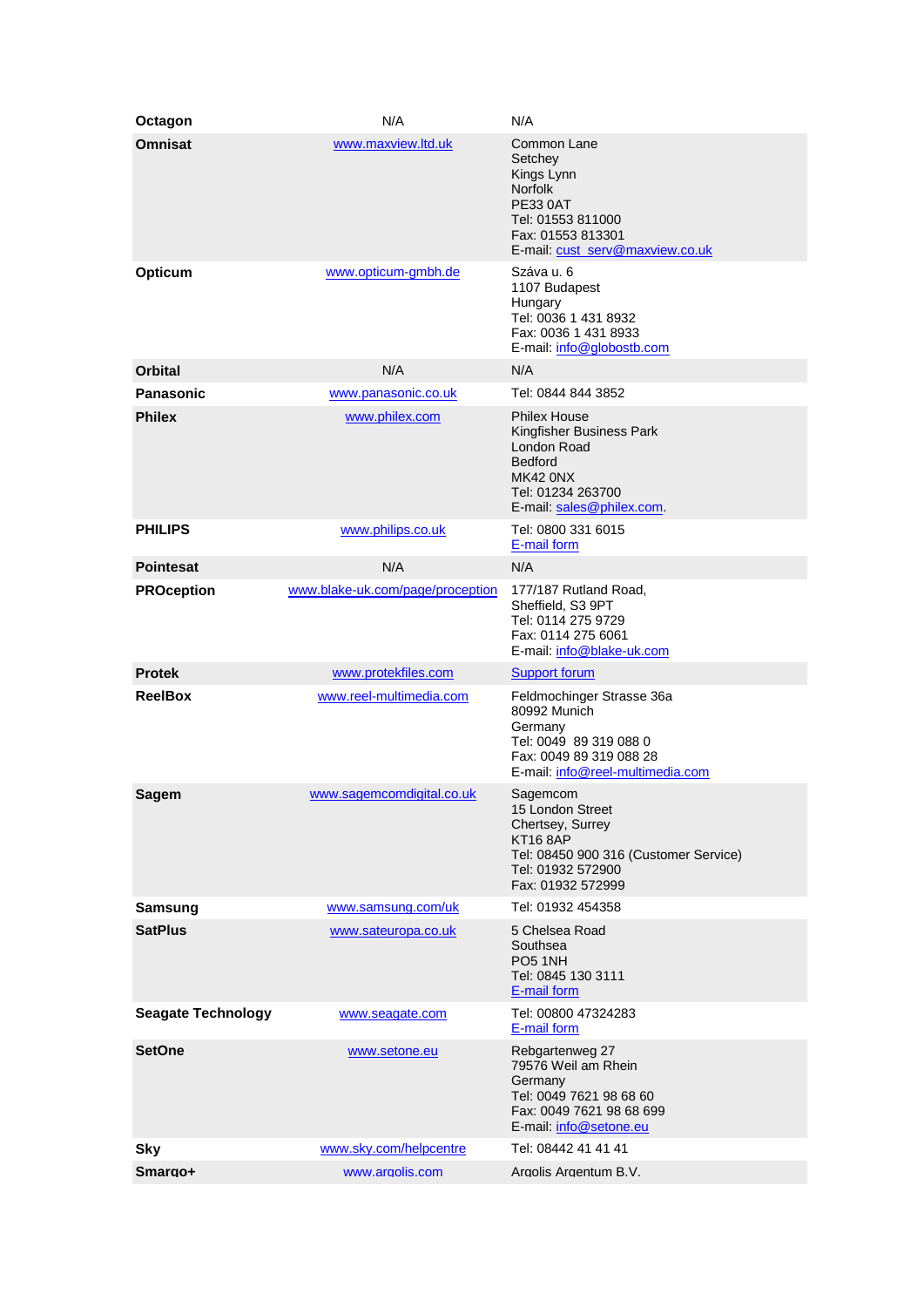|                    |                         | Rooiseheide 41<br>Schijndel<br>The Netherlands<br>5481 SG<br>Tel: 0031735430686<br>E-mail: sales@argolis.com                                        |
|--------------------|-------------------------|-----------------------------------------------------------------------------------------------------------------------------------------------------|
| <b>Smart</b>       | www.smart-electronic.de | Industriestr, 29<br>St. Georgen<br>78112<br>Germany<br>Tel: 0049 7724 94 78 30<br>Fax: 0049 7724 94 78 333<br>E-mail: service@smart-electronic.de   |
| <b>SmartWi</b>     | www.smartwi.net         | Aabenraavej 1,<br>DK-6340 Krusau,<br><b>Denmark</b><br>Tel: 0045 70260031<br>Fax: 0045 86406622<br>E-mail form                                      |
| Sony               | www.sony.co.uk          | Tel: 0845 6000 124<br>E-mail form                                                                                                                   |
| <b>Spider Box</b>  | www.spiderbox.tv        | E-mail form                                                                                                                                         |
| <b>Sqish</b>       | www.sqish.co.uk         | Tel: 01892 548468<br>Fax: 01892 548467<br>E-mail: support@sqish.co.uk                                                                               |
| <b>Stab</b>        | www.stab-italia.com     | Via Seminiato, 79<br>44034 Ambrogio (FE)<br>Italy<br>Tel: 0039 0532 830739<br>Fax: 0039 0532 830609<br>E-mail: info@stab-italia.com                 |
| <b>Strong</b>      | www.strongsat.com       | E-mail form                                                                                                                                         |
| <b>SuperJack</b>   | www.superjack-solar.com | 1 Undine Road<br>London<br>E14 9UW<br>Tel: 02031299469<br>E-mail: superjack@vip.163.com                                                             |
| <b>SuperPower</b>  | N/A                     | N/A                                                                                                                                                 |
| <b>TechniSat</b>   | www.technisat.co.uk     | 0845 467 1935<br>E-mail form                                                                                                                        |
| <b>Technomate</b>  | www.technomate.com      | Unit 11 Nobel Road<br><b>Eley Industrial Estate</b><br>London<br>N18 3BH<br>Tel: 0208 884 0701<br>Fax: 0208 884 0275<br>E-mail: info@technomate.com |
| <b>Technotrend</b> | www.ttgoerler.com       | Tel: 0049 180 599 98 54<br>E-mail: support@ttgoerler.de                                                                                             |
| <b>TELESTAR</b>    | www.telestar.de         | Julius-Saxler-Straße 3<br>54550 Daun<br>Germany<br>Tel: 0049 6592 203 8460<br>Fax: 0049 6592 203 8419<br>E-mail form                                |
| <b>Televes</b>     | www.televes.com         | 11 Hill Street Industrial Estate<br>Cwmbran<br><b>NP44 7 PG</b><br>Tel: 01633 875821<br>Fax: 01633 866311<br>E-mail: televes.uk@televes.com         |
| <b>TeISKY</b>      | www.telsky.de           | Julius-Saxler-Straße 3<br>54550 Daun<br>Germany                                                                                                     |